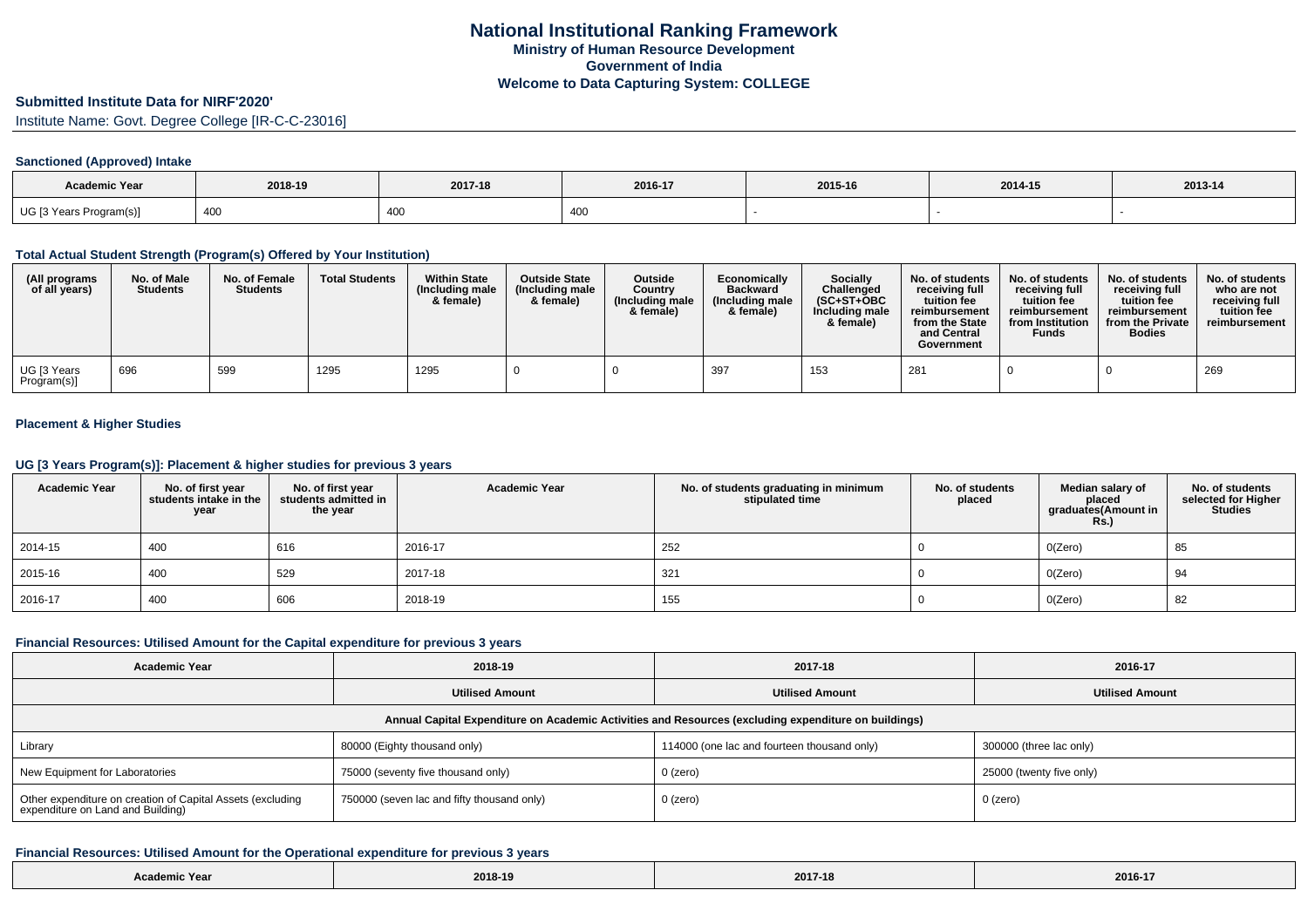|                                                                                                                                                                                               | <b>Utilised Amount</b>                        | <b>Utilised Amount</b>                     | <b>Utilised Amount</b>                       |
|-----------------------------------------------------------------------------------------------------------------------------------------------------------------------------------------------|-----------------------------------------------|--------------------------------------------|----------------------------------------------|
|                                                                                                                                                                                               |                                               | <b>Annual Operational Expenditure</b>      |                                              |
| Salaries (Teaching and Non Teaching staff)                                                                                                                                                    | 49200000 (four crore and ninety two lac only) | 33100000 (three crore thirty one lac only) | 25500000 (two crore and fifty five lac only) |
| Maintenance of Academic Infrastructure or consumables and<br>other running expenditures(excluding maintenance of hostels<br>and allied services,rent of the building, depreciation cost, etc) | 1000 (one thousand only)                      | 1000 (one thousand only)                   | 1000 (one thousand only)                     |
| Seminars/Conferences/Workshops                                                                                                                                                                | $0$ (zero)                                    | $0$ (zero)                                 | 22000 (twenty two thousand only)             |

## **PCS Facilities: Facilities of physically challenged students**

| 1. Do your institution buildings have Lifts/Ramps?                                                                                                        | Not available |
|-----------------------------------------------------------------------------------------------------------------------------------------------------------|---------------|
| 2. Do your institution have provision for walking aids, includingwheelchairs and transportation from one building to another for<br>handicapped students? | No            |
| 3. Do your institution buildings have specially designed toilets for handicapped students?                                                                | Not available |

### **Awards Details**

| 1. How many faculty member of your institution have received highly reputed national/international awards/recognition from central<br>government agencies in the previous academic year 2018-19 |  |
|-------------------------------------------------------------------------------------------------------------------------------------------------------------------------------------------------|--|
| 2. How many students of your institution have won international awards in the previous academic year 2018-19                                                                                    |  |

# **Accreditation**

# **NAAC Accreditation**

|  | s your institute have a valid NAAC Accreditation?<br>Does | $\overline{1}$<br>NO |
|--|-----------------------------------------------------------|----------------------|
|--|-----------------------------------------------------------|----------------------|

# **Village Adoption**

| Have your institute adopted any village under Unnat Bharat Scheme? | $\overline{M}$<br>יצו |
|--------------------------------------------------------------------|-----------------------|
|                                                                    |                       |

# **Faculty Details**

| Srno | Name            | Age | Designation            | Gender | Qualification | <b>Experience (In</b><br>Months) | <b>Is Associated</b><br><b>Last Year</b> | Currently<br>working with<br>institution? | <b>Joining Date</b> | <b>Leaving Date</b> | <b>Association type</b> |
|------|-----------------|-----|------------------------|--------|---------------|----------------------------------|------------------------------------------|-------------------------------------------|---------------------|---------------------|-------------------------|
|      | Subhash Chander | 39  | Assistant<br>Professor | Male   | Ph.D          | 139                              | Yes                                      | Yes                                       | 30-05-2016          | $\sim$              | Regular                 |
|      | Barkat Ali      | 41  | Assistant<br>Professor | Male   | Ph.D          | 143                              | Yes                                      | Yes                                       | 04-07-2017          | $\sim$              | Regular                 |
| 3    | Faisal Mushtag  | 35  | Assistant<br>Professor | Male   | M.Sc.         | 109                              | Yes                                      | Yes                                       | 23-11-2009          | $\sim$              | Regular                 |
|      | Chander prakash | 34  | Assistant<br>Professor | Male   | M.A           | 27                               | Yes                                      | Yes                                       | 04-04-2017          | $\sim$              | Regular                 |
| - 33 | Sarita Parihar  | 39  | Assistant<br>Professor | Female | M. Phil       | 109                              | Yes                                      | Yes                                       | 31-12-2009          | $\sim$              | Regular                 |
| 6    | Waseem Rasheed  | 36  | Assistant<br>Professor | Male   | M.Sc.         | 29                               | Yes                                      | Yes                                       | 03-04-2017          | $\sim$              | Regular                 |